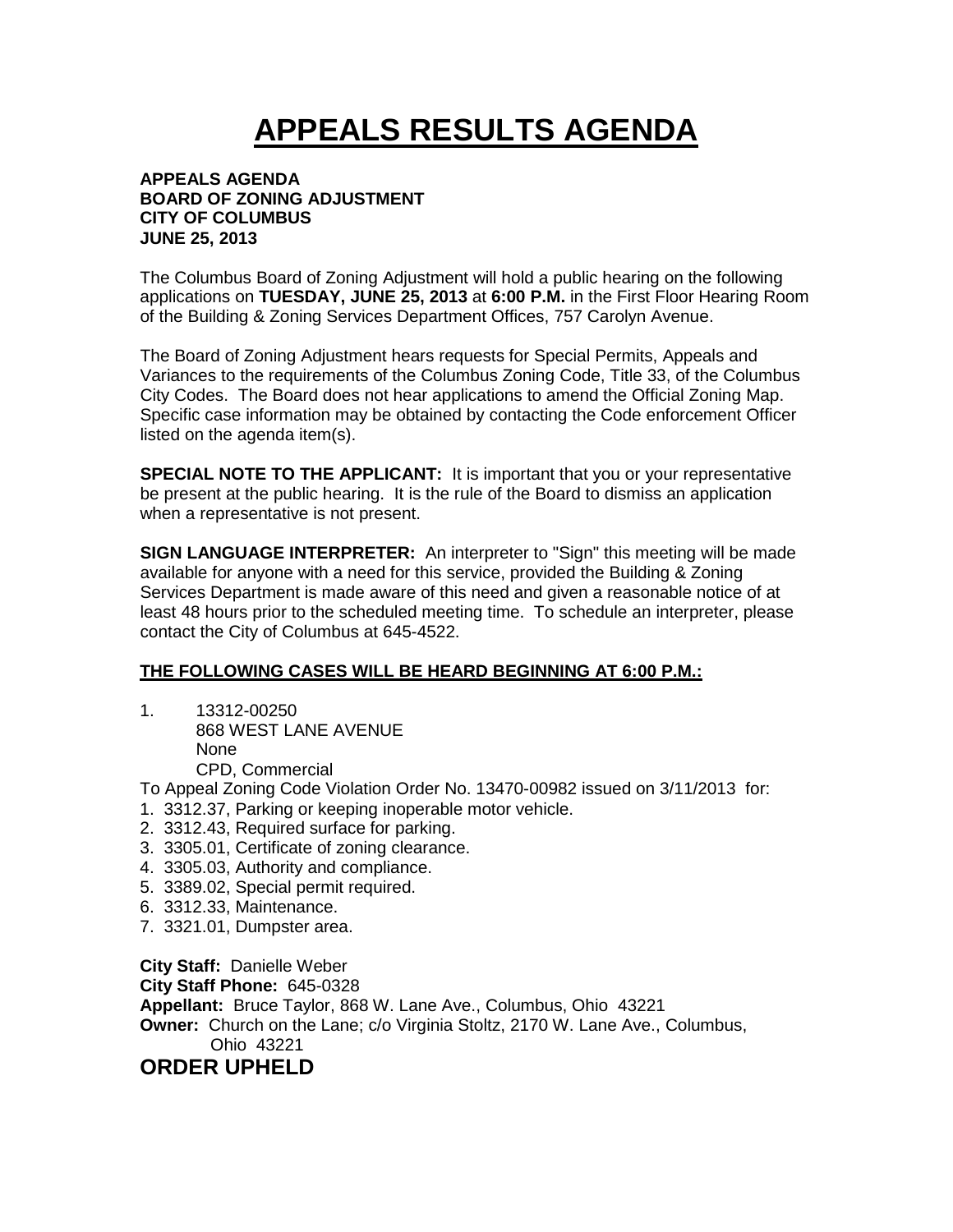2. 13312-00228 368 WEST PARK AVENUE Franklinton Area Commission M, Manufacturing

To Appeal Zoning Code Violation Order No. 13470-01124 issued on 3/20/2013 for:

- 1. 3312.37, Parking or keeping inoperable motor vehicle.
- 2. 3312.43, Required surface for parking.
- 3. 3305.01, Certificate of zoning clearance.

**City Staff:** Jeffrey Emhuff **City Staff Phone:** 645-3655 **Appellant:** Norman L. Tracy, 5135 U.S. Route 40, West Jefferson, Ohio 43162 **Owner:** All Star, L.P., 5135 U.S. Route 40, West Jefferson, Ohio 43162 **ORDER UPHELD**

3. 13312-00283 2575 MORSE ROAD Northeast Area Commission C-4, Commercial

To Appeal Zoning Code Violation Order No. 13470-01877 issued on 4/17/2013 for:

1. 3305.01, Certificate of zoning clearance required.

**City Staff:** Michael Mercer **City Staff Phone:** 645-4571 **Appellant:** Ibrahhimn Al-Hejazin, 2575 Morse Rd., Columbus, Ohio 43231 **Owner:** Walter G. Reiner, 5030 Westerville Rd., Columbus, Ohio 43231 **ORDER UPHELD**